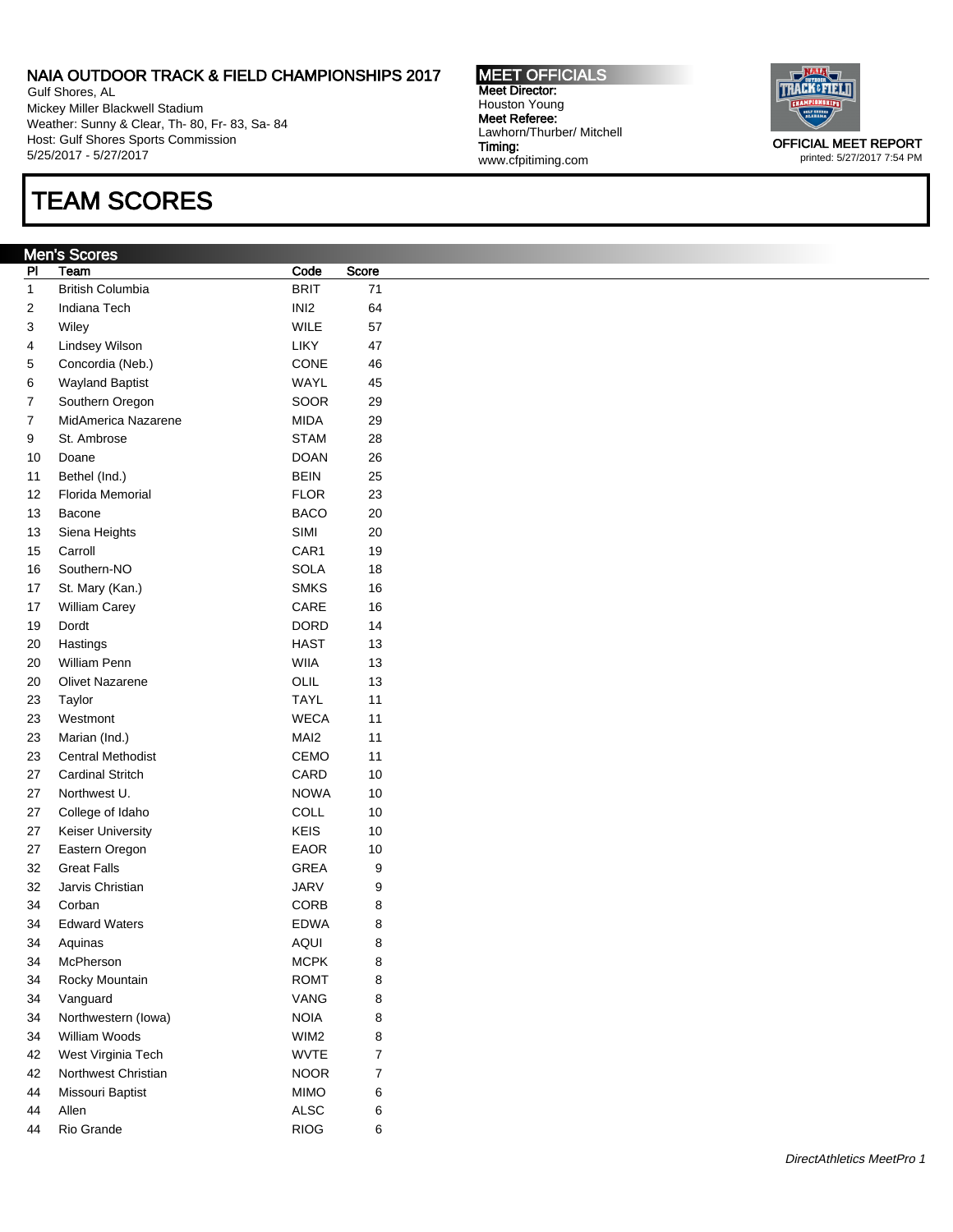Gulf Shores, AL Mickey Miller Blackwell Stadium Weather: Sunny & Clear, Th- 80, Fr- 83, Sa- 84 Host: Gulf Shores Sports Commission 5/25/2017 - 5/27/2017

# TEAM SCORES

### Men's Scores (cont'd)

| PI | Team                  | Code             | Score |
|----|-----------------------|------------------|-------|
| 44 | Webber                | <b>WEBB</b>      | 6     |
| 48 | Campbellsville        | <b>CAKY</b>      | 5     |
| 48 | Evergreen St.         | <b>EVER</b>      | 5     |
| 48 | Spring Arbor          | <b>SPMI</b>      | 5     |
| 48 | Indiana Wesleyan      | IN <sub>13</sub> | 5     |
| 48 | Columbia (Mo.)        | COL <sub>1</sub> | 5     |
| 53 | Madonna               | <b>MADO</b>      | 4     |
| 53 | <b>SCAD Savannah</b>  | <b>SAVA</b>      | 4     |
| 53 | Milligan              | <b>MITN</b>      | 4     |
| 53 | Oregon Tech           | OREG             | 4     |
| 53 | Tennessee Wesleyan    | <b>TNWE</b>      | 4     |
| 53 | Lindenwood-Belleville | LIND             | 4     |
| 59 | Midland               | <b>MIDL</b>      | 3     |
| 59 | Cornerstone           | COM <sub>3</sub> | 3     |
| 61 | Davenport             | DAVE             | 2     |
| 61 | The Masters           | <b>THEM</b>      | 2     |
| 61 | Point Park            | <b>POPA</b>      | 2     |
| 61 | St. Francis (III.)    | <b>STFR</b>      | 2     |
| 65 | Judson                | <b>JUDS</b>      | 1     |
| 65 | Reinhardt             | <b>REIN</b>      | 1     |
| 65 | Dickinson St.         | <b>DIND</b>      | 1     |
| 65 | Morningside           | <b>MORN</b>      | 1     |
| 65 | St. Xavier            | <b>STXA</b>      | 1     |

#### Women's Sc

|                | סטוווטווט טעטע          |                  |       |  |  |
|----------------|-------------------------|------------------|-------|--|--|
| P <sub>1</sub> | Team                    | Code             | Score |  |  |
| 1              | <b>Wayland Baptist</b>  | <b>WAYL</b>      | 75    |  |  |
| $\overline{2}$ | Indiana Tech            | INI <sub>2</sub> | 56    |  |  |
| 3              | Southern-NO             | <b>SOLA</b>      | 42    |  |  |
| 4              | <b>British Columbia</b> | <b>BRIT</b>      | 41    |  |  |
| 5              | Wiley                   | <b>WILE</b>      | 39    |  |  |
| 6              | Concordia (Neb.)        | CONE             | 36    |  |  |
| 7              | Hastings                | <b>HAST</b>      | 32    |  |  |
| 8              | St. Francis (III.)      | <b>STFR</b>      | 29    |  |  |
| 9              | Siena Heights           | SIMI             | 25    |  |  |
| 10             | Westmont                | <b>WECA</b>      | 24    |  |  |
| 11             | Doane                   | <b>DOAN</b>      | 23    |  |  |
| 12             | Northwest Christian     | <b>NOOR</b>      | 21    |  |  |
| 13             | USC-Beaufort            | SOSC             | 20    |  |  |
| 14             | Friends                 | <b>FRIE</b>      | 19    |  |  |
| 14             | Olivet Nazarene         | OLIL             | 19    |  |  |
| 14             | Carroll                 | CAR1             | 19    |  |  |
| 17             | Aquinas                 | <b>AQUI</b>      | 18    |  |  |
| 17             | Point Park              | <b>POPA</b>      | 18    |  |  |
| 17             | St. Xavier              | <b>STXA</b>      | 18    |  |  |
| 20             | Southern Oregon         | SOOR             | 16    |  |  |
| 20             | William Woods           | WIM2             | 16    |  |  |

MEET OFFICIALS Meet Director: Houston Young Meet Referee: Lawhorn/Thurber/ Mitchell Timing: www.cfpitiming.com

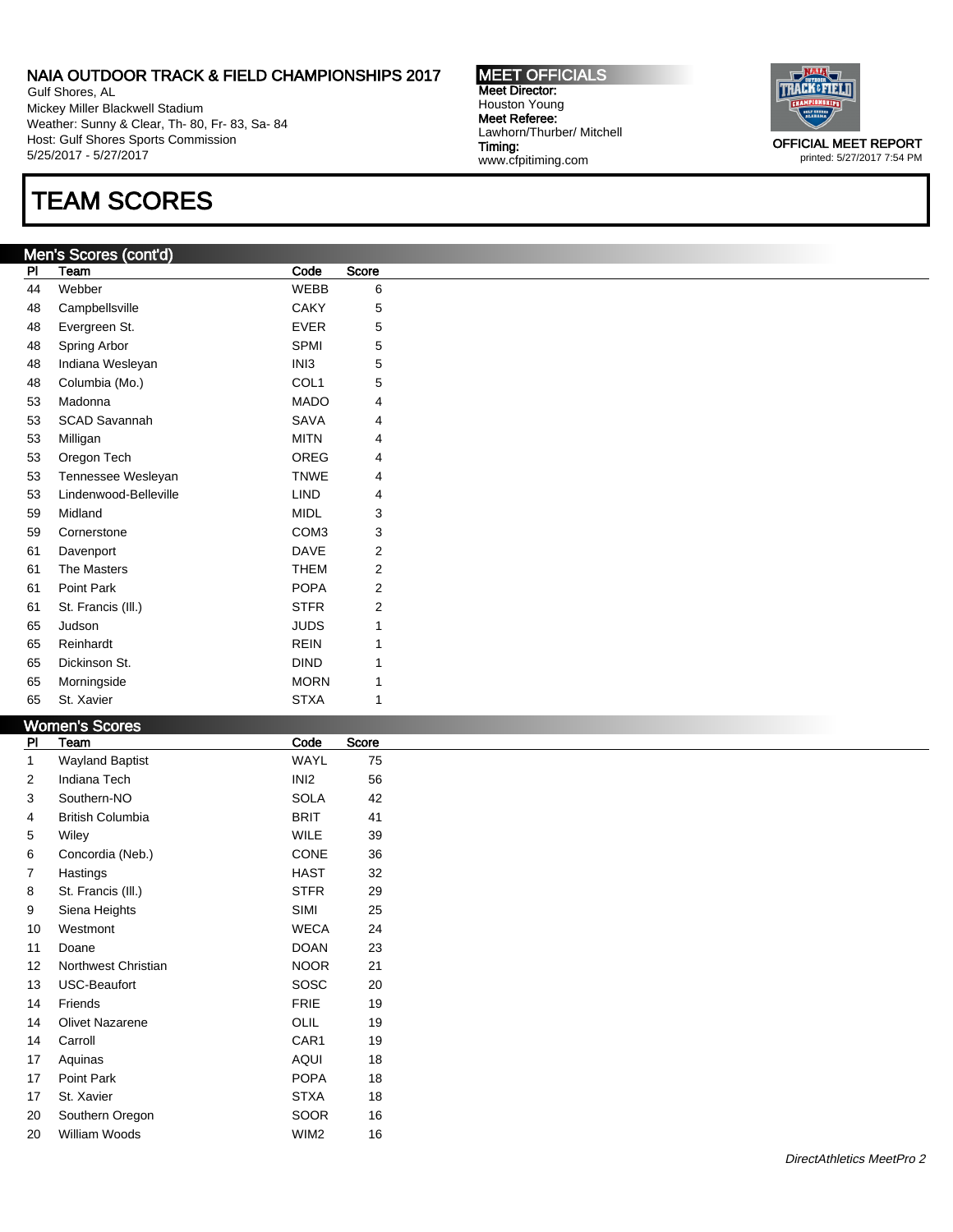Gulf Shores, AL Mickey Miller Blackwell Stadium Weather: Sunny & Clear, Th- 80, Fr- 83, Sa- 84 Host: Gulf Shores Sports Commission 5/25/2017 - 5/27/2017

## TEAM SCORES

### Women's Scores (cont'd)

Pl Team **Code** Score 22 Missouri Baptist **MIMO** 15 23 Dordt DORD 14 23 St. Ambrose STAM 14 23 Oklahoma City **OKO2** 14 26 Biola BIOL 13 26 Indiana Wesleyan **INI3** 13 28 Southwestern (Kan.) SOKS 12 29 Dillard **DILL** 11 29 Ohio Christian **OHCH** 11 31 Judson 31 JUDS 10 31 Valley City State STA1 10 31 Bethel (Ind.) BEIN 10 31 Columbia (Mo.) COL1 10 31 Milligan MITN 10 31 Life 2011 10 37 Park U. No. 2012 12:33 PAMO 9 37 Tabor TABO 9 39 Briar Cliff **BRIA** 8 39 Shawnee State State SHOH 8 39 Lindsey Wilson **LIKY** 8 39 Clarke CLIA 8 39 Concordia (Mich.) COM2 8 44 College of Idaho COLL 6 44 SCAD Savannah SAVA 6 44 Grand View GRAN 6 44 Southwestern Christian **SWCH** 6 44 Northwestern (Iowa) **NOIA** 6 44 Mobile 6 and 50 MOBI 50 Morningside MORN 5 50 William Jessup **WICA** 5 50 Baker 5 and 5 BAKS 5 50 William Carey CARE 5 50 Ottawa OTTA 5 50 MidAmerica Nazarene MIDA 5 56 Taylor TAYL 4 56 St. Mary (Kan.) SMKS 4 58 Davenport 2008 2012 12:00 DAVE 3 58 Xavier-Louisiana **XALA** 3 58 Culver-Stockton CULV 3 61 Loyola-New Orleans LOYO 2 61 Trinity Christian **TRIL** 2 61 Warner WARN 2 64 Spring Arbor **SPMI** 1 64 West Virginia Tech WVTE 1 64 Jamestown 1 JAME 1 64 Cornerstone COM3 1

MEET OFFICIALS Meet Director: Houston Young Meet Referee: Lawhorn/Thurber/ Mitchell Timing: www.cfpitiming.com



printed: 5/27/2017 7:54 PM